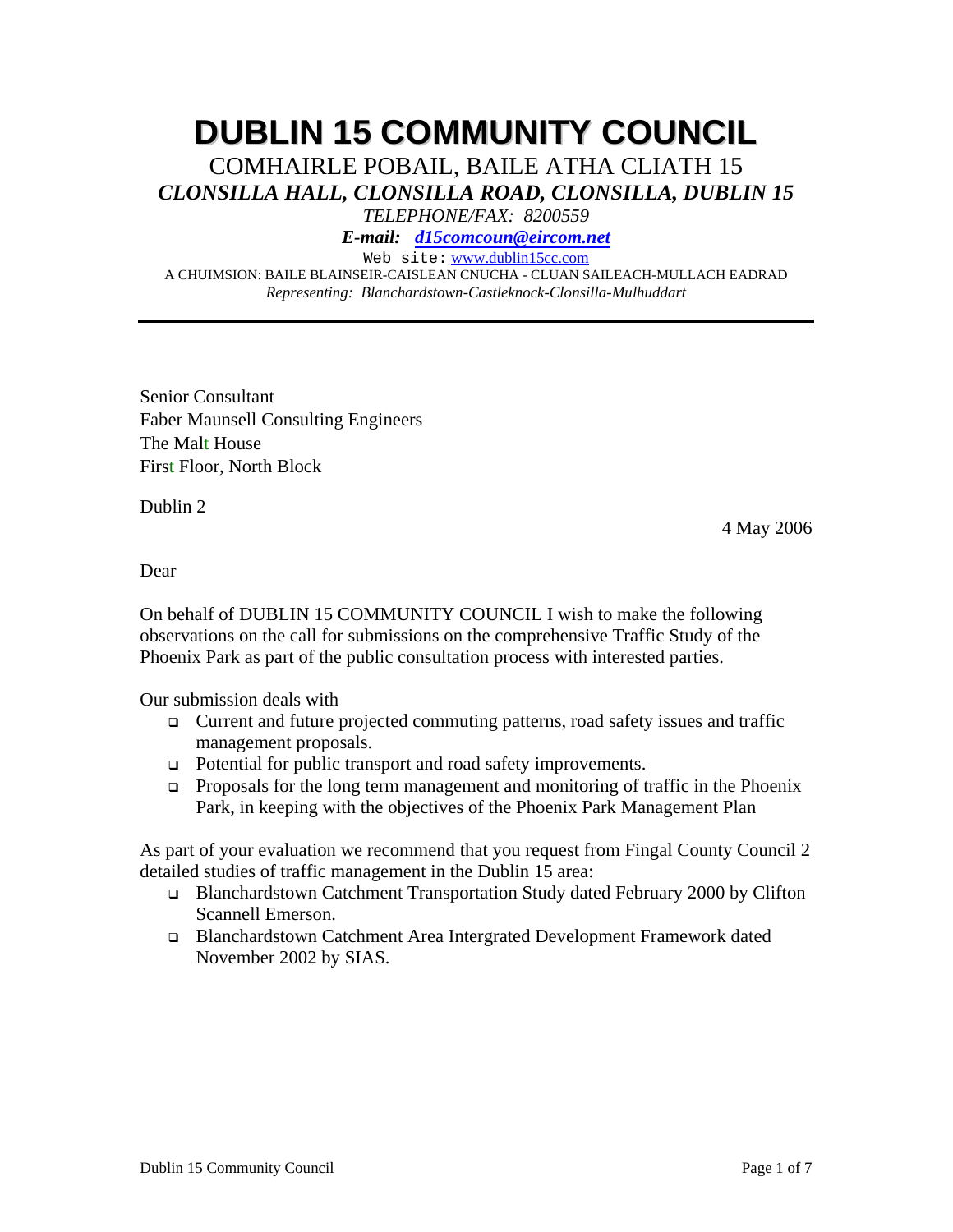# **1.0 Growth of Dublin 15 and impact on the Phoenix Park**

Blanchardstown was earmarked from the early seventies as one of County Dublin's' three new towns. It has been anticipated for the past twenty years that this area would eventually accommodate a population of circa 100,000 persons.

In the past few years the Ireland has undergone a radical transformation. Our economy has achieved annual growth rates, which are the envy of our European partners. All indications are that for the immediate future, the economy will continue to grow at levels exceeding the EU norm. The greater Blanchardstown area is currently one of fastest growing regions in the EU and an important area in terms of satisfying the appetite of the 'Celtic Tiger'.

With the explosion in economic development and the growth of residential developments in Dublin 15 have come many of the associated problems that accompany such success. Those relevant to this study are;-

- $\Box$  Higher demand for housing.
- Increased inward investment in industrial / commercial activity, much of which is multinational in nature.
- Tremendous demand for Public Transport.
- Greatly increased levels of car ownership.

The effect of this is the carrying capacity of existing roads infrastructure being exceeded by demand and this is evident during peak time commuting in the Phoenix Park.

Early in the new millennium the target population for Blanchardstown will have been reached. 2002 census data is as follows

- The Dublin 15 area has grown rapidly from 53,221 in 1996 to 69,566 (census figures) an increase of 31%.
- Within Dublin 15 some areas have increased by  $60\%$ .
- The Castleknock area has grown from 15,875 ('96) to 19,373 ('02) an increase of 22.%.

Future expansion

- There was land zoned to build 13,732 new homes in Dublin 15 prior to the adoption of the current development plan. The 2005 – 2011 plan added additional residentially zoned lands at Barnhill to the west and Hollystown to the north east of Dublin 15.
- Fingal development board report (strategy 2002-2011) predict Dublin 15 population reaching 118,000 by 2011 based on current zoned lands
- CSO population trends: The report forecasts that the figure for Dublin will grow by 317,000 by 2021 (from 1.123 million) a 28% increase. It is expected that development pressure will continue in Fingal and in the Dublin 15 area.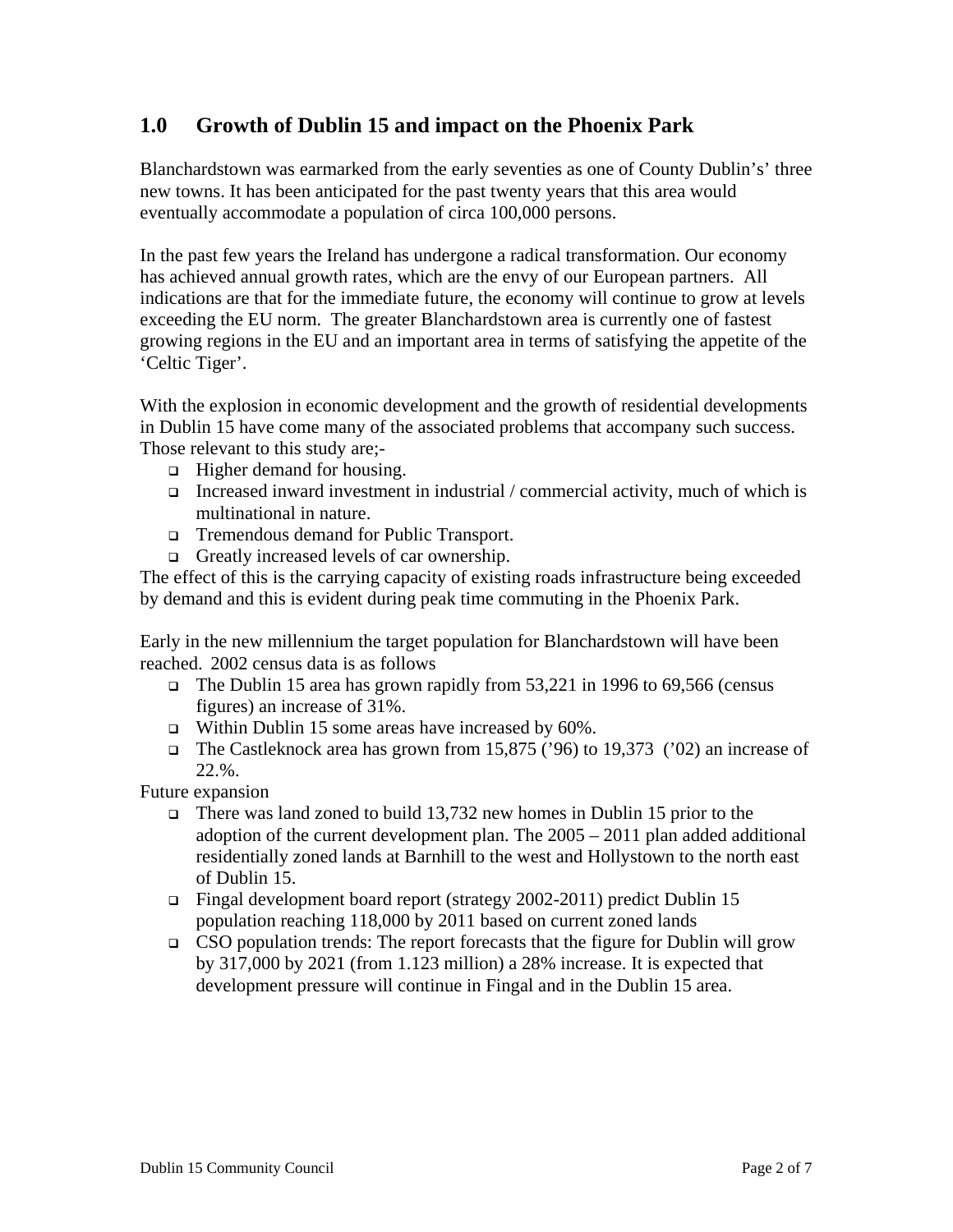We must also factor in the large numbers of non-Blanchardstown residents who travel into the area to work. The SIAS report contains a traffic study & predicts the following flow

| Year | In bound | Outbound | Total |
|------|----------|----------|-------|
| 2006 | 17656    | 14974    | 32630 |
| 2010 | 31926    | 22591    | 54517 |

External Trip rates (AM peak hr)

Since the late seventies the Dublin 15 Community Council and others in the area have relentlessly campaigned for investment in both rail and bus services for the region. It is intuitively obvious that the area can not continue to grow without this growth accommodated by public transport.

In our opinion the following are some of the factors that have played a part in arriving at the current situation.

- Failure to provide a proper roads infrastructure ahead of development.
- $\Box$  Unwillingness to invest in public transport prior to developments coming on stream. It can be years later before either bus or rail serves residential areas e.g. Castaheaney, Diswellstown (West End) etc,.
- In early nineties too much emphasis placed on car  $/$  roads based solutions.
- $\Box$  Lack of unified approach to development and the provision of physical infrastructure in the greater Dublin Area. Various bodies have not consulted each other or properly co-ordinated their respective approaches.
- $\Box$  Lack of integration of public transport has deterred the public from using it (planning, operations, feeder buses to trains etc, timetables, integrated ticketing, fares structures)
- $\Box$  Public transport is perceived as unreliable, infrequent, overcrowded, time consuming and costly
- Haphazard approach to planning and development, Widely believed to have been developer led.
- $\Box$  Failure to require developers to undertake roads building at the outset of a commencement of a development, i.e. Allowed them to do it on a piecemeal basis thereby incurring long delays in building distributor roads etc.

## **Car usage**

 The levels of car ownership in Ireland have exploded in recent years (The increase in vehicle numbers from 1.02m in 1989 to 1.6m in 1999 (including 1.27m cars) gives some indication of the increase in traffic). The growth in car ownership will continue to climb until European levels of car ownership are reached.

Fingal County residential areas are outer suburban locations, which are not easily accessible by public transport, neither are the vast majority of our facilities or services within easy walking distance. In these circumstances it is a fact that residents in Outer Suburbia rely more heavily on cars for mobility than do inner city residents.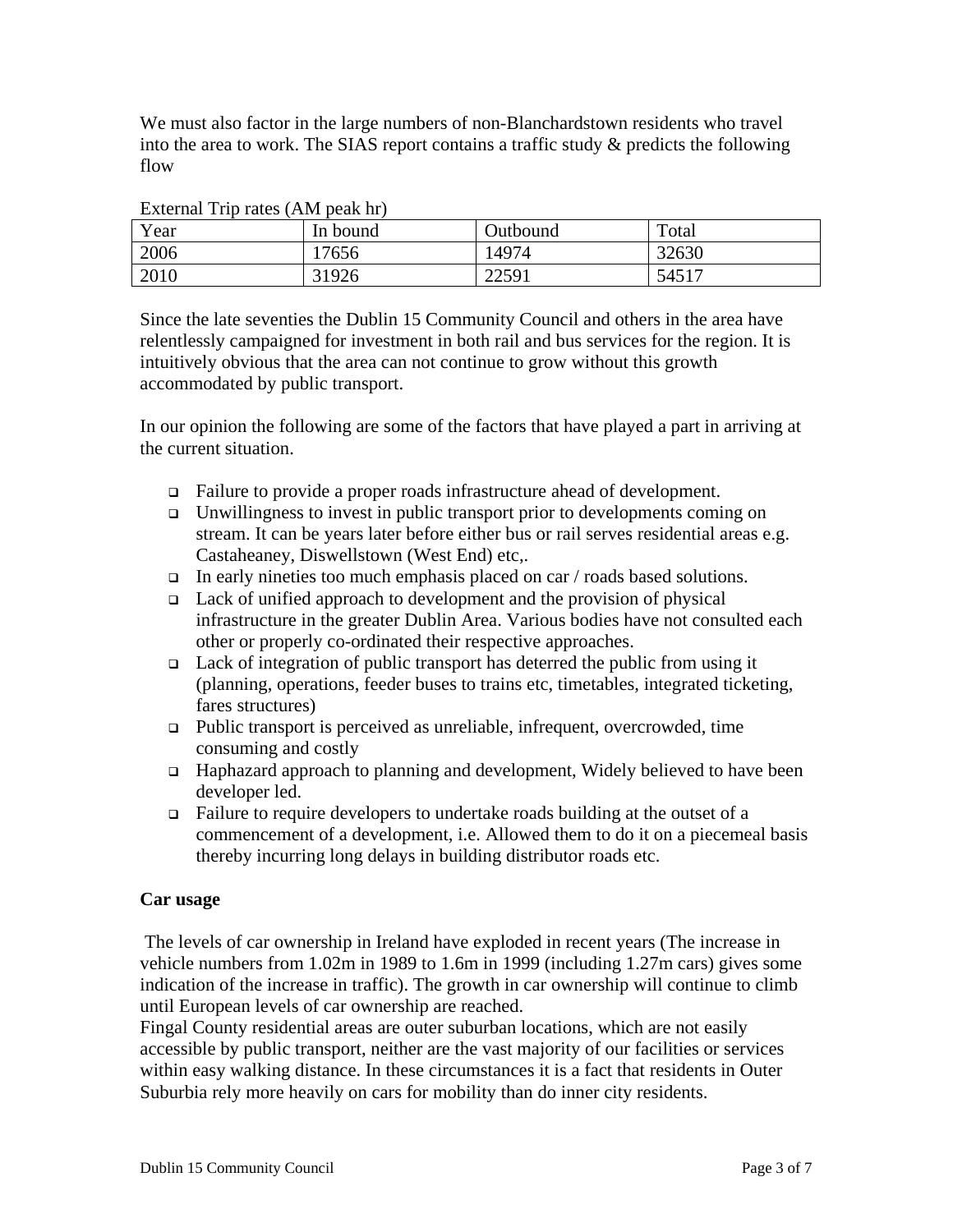Public transport alone cannot, nor will not meet these mobility aspirations, a motor vehicle is an essential form of transport in an outer suburban location and it's presence in areas such as Dublin 15 will continue to grow.

#### **Access to Public Transport**

For decades we have experienced serious deficiencies in the provision of public transport in relation to newly emerging residential areas in Dublin 15.

The scenario is outlined thus;

- New house built.
- Main Distributor/Access Roads only laid to entrance of the new phase to accommodate building of most recent phase of development.
- **Houses occupied.**
- No public transport (mainly Buses) available within reasonable distance.
- Dublin Bus won't provide service due to incomplete road network/and claim insufficient demand from new house occupants.
- $\Box$  New residents have to rely on private car and then establish commuting pattern, which is car based.
- Generally, years later Dublin Bus provide service once the entire area is built upon, however, commuting pattern now well established and therefore difficult to break.
- $\Box$  The element of choice has been removed/was never really available for the new residents.

We must provide the choice between public/private transport as soon as a newly built area is in occupation. We must use incentives instead of the do nothing/stick approach, which has been the strategy to date.

## Public Transport - To be effective must be **REGULAR, RELIABLE, ACCESSIBLE, AFFORDABLE AND FLEXIBLE**

High Quality Public Transport is the key to success in sustaining increased densities in suburban areas.

There is no doubt that a holistic, integrated and targeted approach is required to effectively deal with the communication issues posed by the extent of the existing and planned development in Dublin 15. Any solution must include a comprehensive mass transit system to enable the public travel to /from this area daily. Any strategy developed must recognise that we will not in the medium term achieve any significant inroad into attaining a situation where in fact the majority of persons live/work in Dublin 15.Today quite the opposite is true.

- The vast majority leaves the area to go to their place of employment.
- $\Box$  The vast majority of those who work in Dublin 15 do not live here.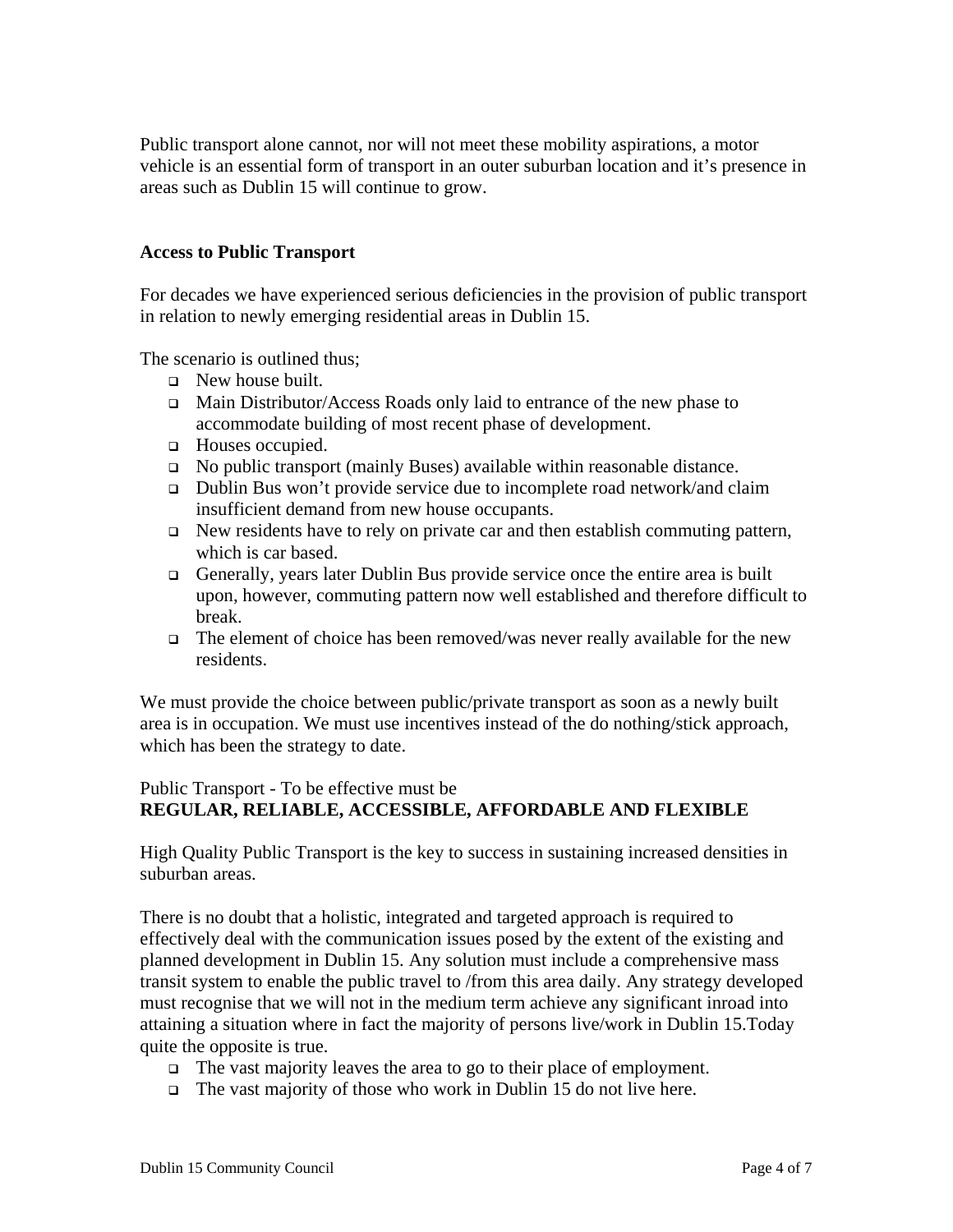The DTO stated aspiration of the vast majority of commuters using mass transit systems to go to /from work etc in the foreseeable future will take years to achieve. In the short term we need to make Bus a mort attractive commuting option for the morning and evening peak commuters.

# **2.0 Constraints on the Dublin Bus routes serving Dublin 15**

Since the late seventies the Dublin 15 Community Council and others in the area have relentlessly campaigned for investment in both rail and bus services for the region. It is intuitively obvious that the area can not continue to grow without this growth accommodated by public transport.

A recent survey of QBC's in Dublin noted that the Blanchardstown QBC was:

- Journey times on Buses to travel across the city (under 10miles) now take 2hours from terminus to city centre.
- □ Commuting time by car is quicker than using the QBC.

There are 2 reasons for this;

Bus is the current and future mass transit system that has the potential to make a real impact on our road gridlock situation.

It can be bought relatively cheaply and quickly brought into service.

#### Existing routes are

- No 37 serving Carpenterstown and Castleknock.
- No 38 serving north Blanchardstown, Mulhuddart, and Corduff.
- No 39 (QBC) serving Castaheany, Clonsilla, Hartstown, Blanchardstown Village The bus route through Dublin 15 is on single carriage way roads competing with private transport (no separated bus route).
- All the above routes from Navan Road through Stonybatter are on single carriage way roads competing with private transport (no separated bus route) as traffic from North West Dublin converge on the city centre.

Suggestions

- □ Provide additional bus routes as outlined in the SIAS report.
- Change 50% of the morning and evening peak buses for the Number 37, 38 and 39 routes to Expresso routes that pick up passengers in Dublin 15 only, and then enter the Phoenix Park via the Ashtown Gate.
- Provide a bus only route along the existing "North Road" that runs north of Aras an Uachtarain and the Zoo.
- $\Box$  Merge the bus route with Chesterfield Road at the people's garden with a bus lane either side of the road.
- North Road can revert to amenity access route for people to access the Phoenix Park outside Monday – Friday peak commute times.

The environmental impact of a bus full of peak time commuters is less than the impact of each commuter driving their private car through the park.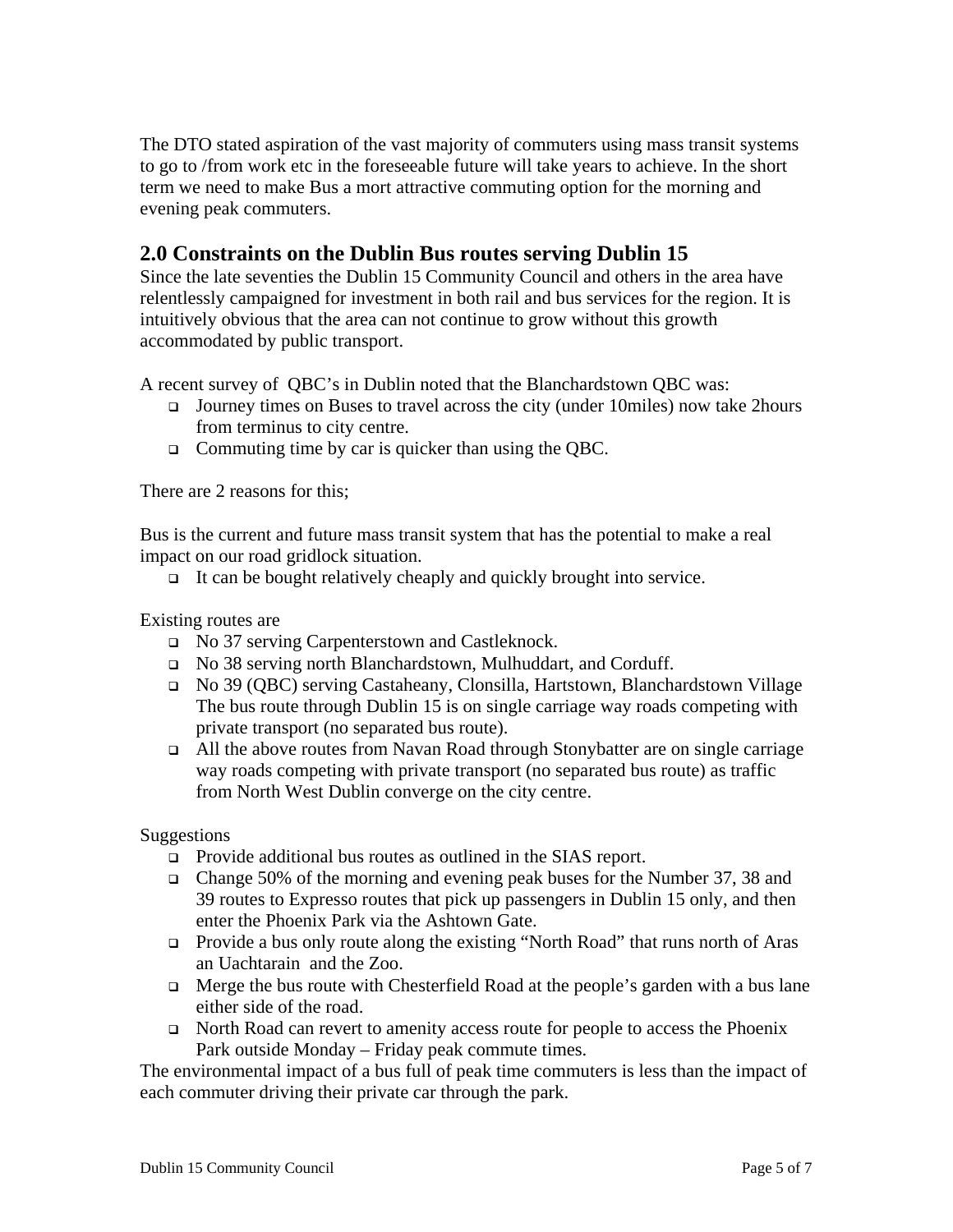# **3.0 Traffic flows through the Phoenix Park.**

 An unfortunate outcome of the haphazard development policies in Dublin in the past has been the failure to provide an adequate road infrastructure. This is very evident in west Dublin. Only three arterial routes exist to move people towards the city centre where the majority of commuters from our area go to daily. These are;

- N3, Blanchardstown, Navan Rd, Cabra/ Phibsboro, City Centre.
- Hartstown/Clonsilla, Blanchardstown, Castleknock, Phoenix Park, Parkgate St , North Quays, City Centre.
- Hartstown / Clonsilla, Carpenterstown, Castleknock, Chapelizod, Conyingham Rd, North Quays, City Centre.

Traffic leaving the area for the South West of Dublin will either use

- $\Box$  The M50, joining at N3 junction or
- Use Chapelizod via Ballyfermot or
- □ Continue down to the Chapelizod Road and go via Kilmainham.
- Some traffic will also use the Furry Glen Rd in the Phoenix Park as an alternative to the above commuting route.

No new roads can be built on a west/east axis to cater for the thousands of new commuters that will go to live in the residentially zoned areas in the years ahead. Indeed, even if new roads could be built they would still approach bottlenecks at the Quays and Phibsboro. Motorists and buses will have to cope with the existing road network for journeys into the city centre. Even the loss of use of a minor road can have dramatic effects on journey times, e.g. closure of Martins Row, Chapelizod during the recent floods of early November or the earlier resurfacing works there.

The proposal by Dublin City Council to close or restrict Martins Row, Chapelizod has a major impact to the Phoenix Park as it will divert traffic through the park that would otherwise use Chapelizod.

#### Suggestions

- Ensure Dublin City Council do not close or restrict Martins Row, Chapelizod.
- Consider opening White's Gate for one way traffic flow at peak times, (i.e. east bound in the mornings and west bound at evenings).

## **4.0 Road safety improvements**

Where possible, cyclists should be separated from traffic. While this exists on Chesterfield Ave, consider extending this to all roads within the park.

Speed Kills. Existing speed limit of 30MPH should be enforced, consider the use of fixed camera.

- U.K. studies have shown that pedestrians will have a 20% fatality rate in a collision with a car at 30MPH.
- At 40MPH that rate raises to 85% .For children that rate is higher.